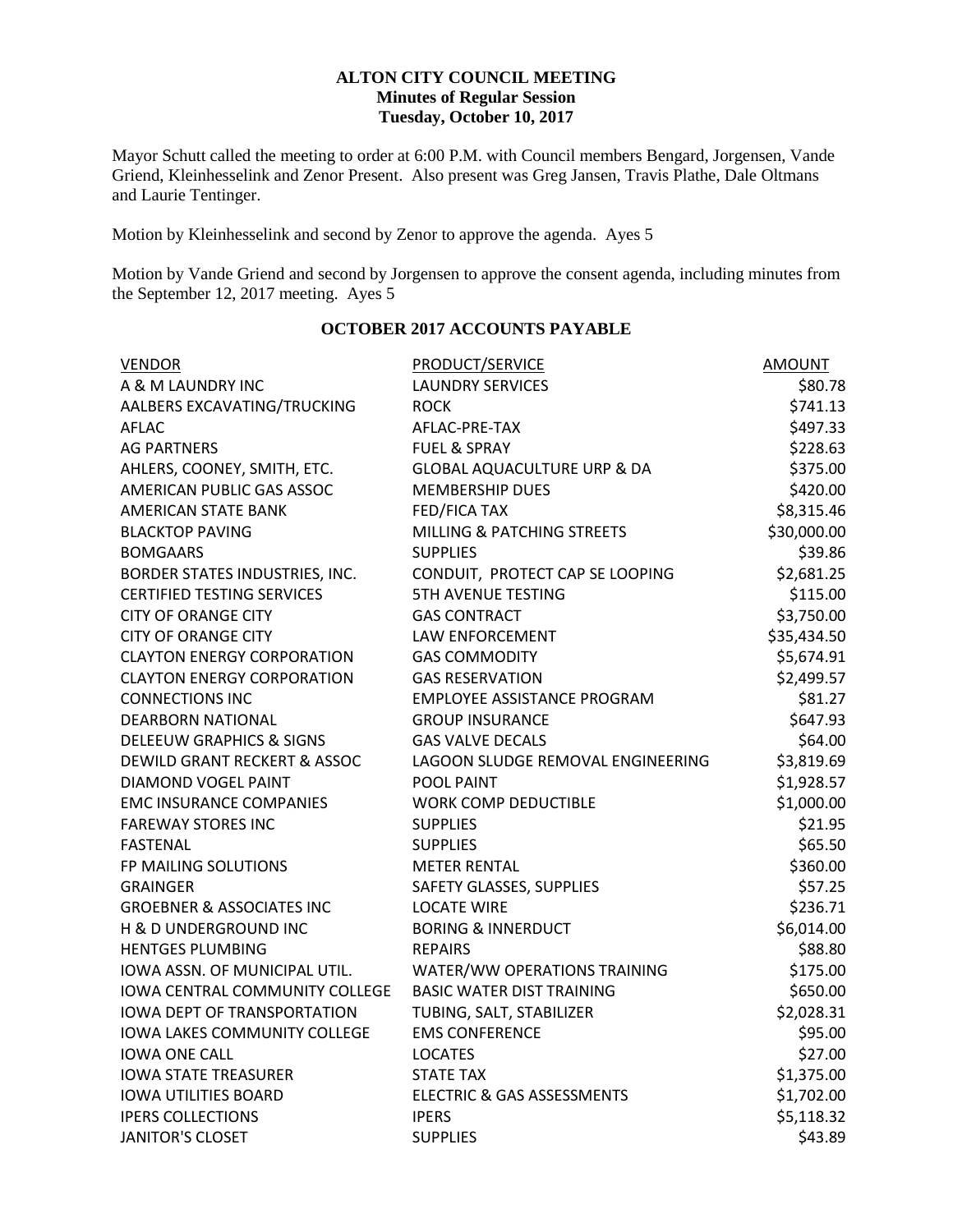| <b>JELLEMA CONSTRUCTION</b>     | JEFFERSON ST PROJECT                    | \$5,533.07   |
|---------------------------------|-----------------------------------------|--------------|
| JILG, THOMAS                    | <b>ELECTRIC REBATE</b>                  | \$15.00      |
| JOCHUM, MARTHA                  | <b>ELECTRIC REBATE</b>                  | \$15.00      |
| <b>KELTEK INC</b>               | <b>TRUCK LIGHTS</b>                     | \$662.70     |
| <b>KOPETSKYS ACE</b>            | <b>SUPPLIES</b>                         | \$40.56      |
| KRIZ-DAVIS CO.                  | JUNCTION BOX, WIRE, PHOTO CELL          | \$1,487.19   |
| METERING & TECHNOLOGY SOL       | <b>FLANGE SET</b>                       | \$184.91     |
| MID AMERICAN                    | <b>STREET LIGHTS</b>                    | \$220.69     |
| MID SIOUX OPPORTUNITY           | <b>PROJECT SHARE</b>                    | \$20.00      |
| MIKES WELDING & REPAIR          | <b>PIPE</b>                             | \$198.00     |
| MISSOURI RIVER ENERGY SERVICES  | <b>ELECTRIC</b>                         | \$36,316.71  |
| <b>MOUW MOTOR</b>               | COVER, MUD FLAPS                        | \$570.54     |
| MUNICIPAL UTIL-BILLS            | <b>UTILITIES</b>                        | \$1,479.24   |
| NEAL CHASE LUMBER CO            | <b>SUPPLIES</b>                         | \$582.44     |
| NO STREAKING INC                | <b>WINDOW CLEANING</b>                  | \$85.00      |
| NOTEBOOM ELECTRIC               | <b>BULBS</b>                            | \$66.70      |
| ORANGE CITY MUNICIPAL UTILITIES | <b>BULK WATER</b>                       | \$7,169.09   |
| ONE OFFICE SOLUTION             | <b>OFFICE SUPPLIES</b>                  | \$18.18      |
| <b>ORANGE CITY SANITATION</b>   | <b>GARBAGE HAULING</b>                  | \$6,606.60   |
| <b>PAYROLL</b>                  | PAYROLL CHECKS ON 9/29/2017             | \$24,675.24  |
| <b>SIOUX COUNTY RECORDER</b>    | <b>ATV REGISTRATION</b>                 | \$18.75      |
| <b>SIOUXLAND PRESS</b>          | <b>PUBLICATIONS</b>                     | \$278.00     |
| TREASURER - STATE OF IOWA       | <b>SALES TAX</b>                        | \$3,214.00   |
| TRITECH EMERGENCY SYSTEMS INC   | <b>RESCUE BILLING</b>                   | \$110.00     |
| UTILITY EQUIPMENT CO.           | SADDLE, GASKETS, PIPE INSERTS           | \$463.19     |
| UTILITY SAFETY & DESIGN         | METER SETS - DARLING, GLOBAL-SE LOOPING | \$6,692.90   |
| VAN MAANEN'S RADIO SHACK        | <b>COMPUTER SERVICE</b>                 | \$47.50      |
| <b>VAN WYK CONCRETE</b>         | <b>STREET REPAIR - 10TH ST</b>          | \$2,230.00   |
| <b>CHRIS VAN BEEK</b>           | <b>ELECTRIC REBATE</b>                  | \$825.00     |
| <b>VERIZON</b>                  | <b>CELL PHONES</b>                      | \$159.55     |
| VISA                            | SUPPLIES, TRAVEL                        | \$612.35     |
| WELLMARK BLUE CROSS/BLUE SHIELD | <b>GROUP INSURANCE</b>                  | \$6,752.60   |
| <b>WESCO DISTRIBUTION, INC.</b> | INSULATING CAP, CONDUCT                 | \$584.22     |
| <b>WEST IOWA TELEPHONE</b>      | TELEPHONE, FAX, INTERNET                | \$558.60     |
| <b>WILLIAMS &amp; CO</b>        | <b>AUDIT</b>                            | \$5,000.00   |
| <b>ZIEGLER</b>                  | <b>EQUIPMENT MAINTENANCE</b>            | \$1,030.85   |
|                                 | TOTAL ACCOUNTS PAYABLE CHECKS           | \$230,977.98 |

**4 TH AVE DRIVEWAY:** Greg Jansen addressed the Council indicating he wants the street in front of his house before making any repairs to his driveway.

It was the consensus of the Council to wait for the engineer to evaluate the street before planning any repairs.

Jansen left the meeting at 6:15 P.M.

**ZESTOS:** Oltmans informed the Council that Zestos is requesting the donation of a lot on Park St. to move in a home to be used as a transition home for their patrons. The Council discussed lot size, zoning as well as LMI qualifications.

It was the consensus of the Council that the donation of a lot for these purposes did not meet the long term goals for the lots purchased with LMI funds.